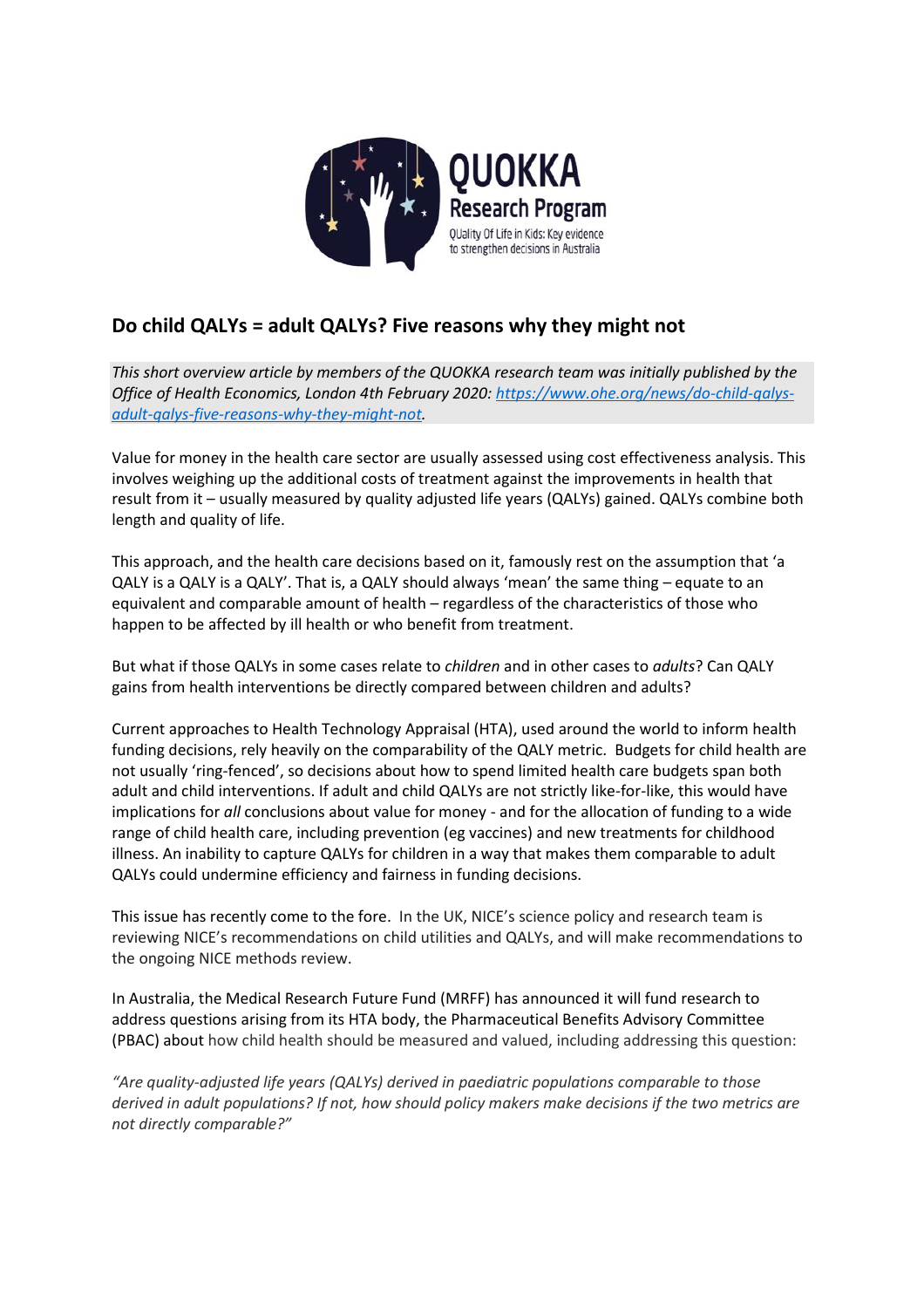#### **So, why might differences arise between child and adult QALYs?**

Much of the focus on this topic amongst health economists has been on 'utilities' – the quality of life values used to weight length of life in calculating QALYs - and the question of whether these values mean the same thing for child as for adult health states. There are some very challenging aspects of valuing child health states – as the recent paper by Rowen et al  $(2020)$  explains.

But while this is important, it is far from the whole picture. QALYs involve both *measuring* quality of life and *valuing* it. Below, we provide a conceptual framework setting out the potential sources of differences in QALY estimates for children and adults. Here's an overview.

#### **1. What are we trying to measure?**

The 'quality of life' part of QALYs is measured by a person (or someone acting as their proxy) reporting how they feel, using structured questionnaires (called 'Patient Reported Outcomes' or PROs). The development of PROs involves deciding *what* is being measured (eg. health status? health-related quality of life? quality of life more generally?); what *aspects* of that are most important; how the *levels* of problems on each aspect are labelled/described (eg. words? numbers? smiley faces?), and *how responses are sought* (eg. a Likert scale? visual analogue scale? tick boxes?). Which aspects of health and quality of life are perceived to be the most relevant and important to children, and what words/other means are best used to describe them, might be different to that for adults. For example, the way that poor health affects daily activity might be quite different between children and adults - and could be different across stages of child development. So **PROs developed for self-completion by children may measure different things than adult PROs - and may measure those things in different ways.** The [ISPOR good practices report on pediatric PROs](https://www.valueinhealthjournal.com/article/S1098-3015(13)01801-9/fulltext?_returnURL=https%3A%2F%2Flinkinghub.elsevier.com%2Fretrieve%2Fpii%2FS1098301513018019%3Fshowall%3Dtrue) provides a good overview, and highlights the need to design PROs in way that is appropriate to developmental stage.

There are a number of childhood PROs - eg  $EQ$ -5D-Y an[d CHU9D](https://www.sheffield.ac.uk/scharr/sections/heds/mvh/paediatric/pubandpres) are both concise, general PROs aimed at children, that are accompanied by values – but each measures somewhat different things. So there is also the question of whether the QALY estimates produced by each would be the same. This issue isn't specific to children: it also arises for QALYs estimated from the wide variety of PROs for adults.

#### **2. How do children report their health problems?**

Measuring self-reported health in children, even with a well-designed PRO, will still be too difficult for very young children and children with developmental or cognitive limitations. In these cases, PROs can be completed by parents, caregivers or health care professionals on behalf of the child. However, this relies on them perceiving, understanding and accurately recording the child's subjective experience of their health.

Where children *can* fill out the PRO, the answers they give will depend on how they perceive their problems: a child's understanding of what is 'normal' and what is a 'problem' might be different than an adult's. For example, children are known to perceive time differently than adults which may impact their reporting of chronic versus acute health problems. Responses might also be affected by how readily children adapt both to health problems and to improvements in health from treatment. Equally, responses from adults acting as proxies for children might be affected by the adult's understanding of the prognosis. And children of different ages and backgrounds might have different 'response styles' in how they record their health on specific sorts of questions.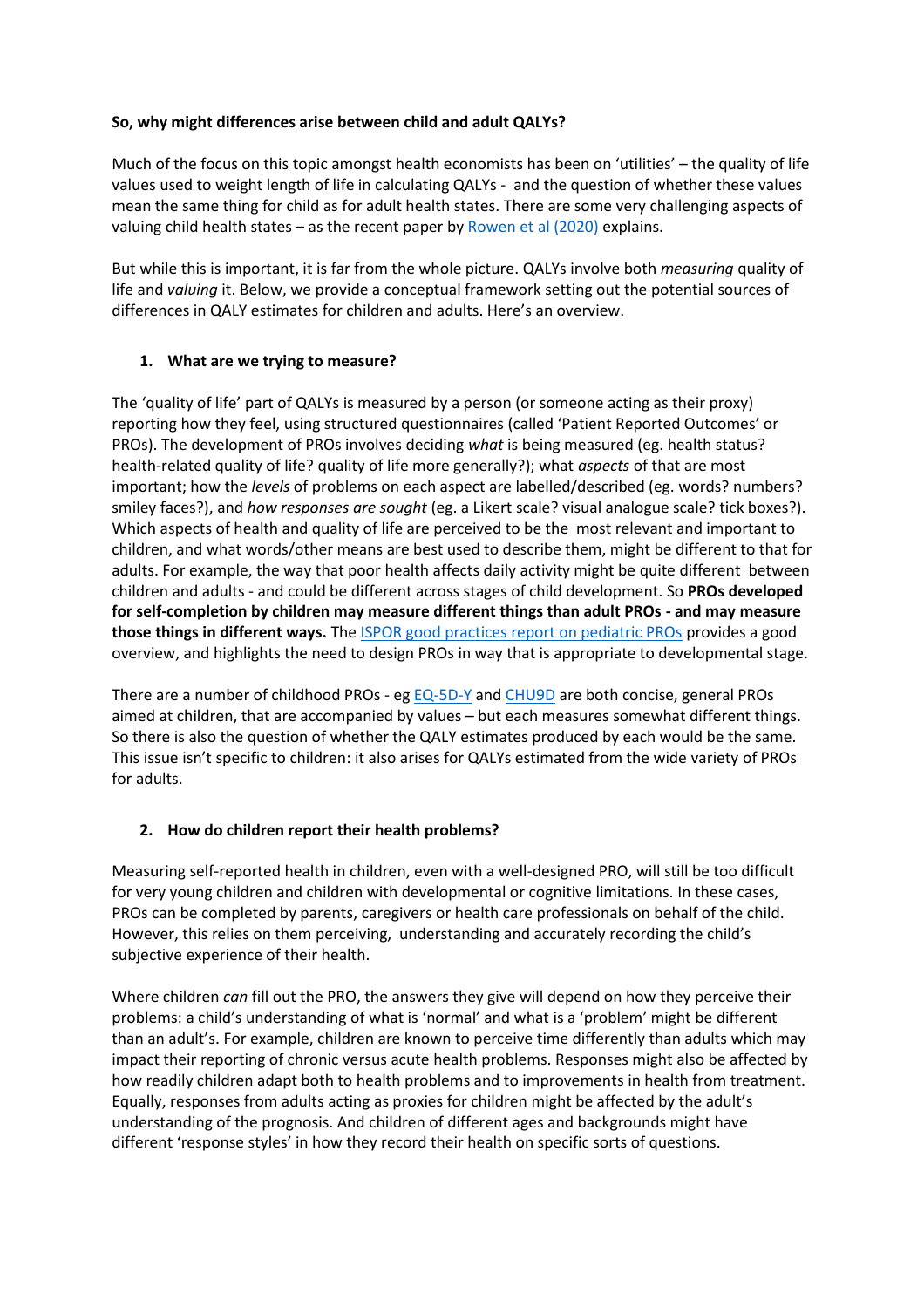The issues in (1) and (2) combine to mean that **what is being measured in terms of health, and how it is measured, will differ between adult PROs and child PROs.** 

### **3. How do we value child health?**

For any given health state described by a PRO for children, a quality of life weight is needed so QALYs can be calculated. All the usual challenges faced in valuing quality of life for adults apply here too: what stated preference method is best? What sub-set of states to value? How to model the values? But aside from these common issues there are additional challenges which add to the complexity when valuing child health states.

Some of the methods traditionally used in valuation are problematic when valuing child health. For example, adults asked to value poor health in a child using the Time Trade Off (TTO) are reluctant to 'trade', and trade-off fewer years of life, so we end up with *higher* values for bad health states for children compared to those for adults. Length of life/survival seems to be a more important consideration than quality of life when adults value child health states, begging the question of whether the fundamental relation between the two parts of the QALY (length and quality) is different for children than for adults.

Then there's the question of who should do the valuing. With adult health states, it's adult members of the general public who complete these valuation tasks. But that is because of a value judgement, generally accepted by decision making bodies such as NICE and PBAC, that it should be members of the general public (as taxpayers, and people who benefit from publicly funded health care) who provide these values, as opposed to any argument that *adults* should value health states experienced by *adults*. That same principle might suggest that adults – as opposed to children – provide the values for pediatric PROs. But there is an issue here: older children also work and pay tax and are also beneficiaries of publicly funded health care, so shouldn't they at least form a part of the 'general public' sample? We know from recent research that adolescents are capable of providing reasoned responses to DCE valuation tasks – see [Mott et al \(2019\)](https://www.ohe.org/publications/valuing-eq-5d-y-health-states-using-discrete-choice-experiment-do-adult-and-adolescent) and [Dalziel et al \(2020\).](https://link.springer.com/article/10.1007%2Fs40273-020-00884-9) At the very least this begs the question of who comprises the 'general public' for such purposes and, where it is feasible to obtain values from children, what the age cut-off should be for including them when we produce 'average' values to use in decision making.

If adults are asked to value the health states described by pediatric PROs, this adds further challenges. In contrast to the situation in which adults are valuing adult health states, it will be obvious that it is *child* health states they are being asked to 'imagine' when valuing a pediatric PRO (eg. 'some problems with play and homework'). Should the adult value that health state imagining themself as a child? Or imagining their own child? Or some random/hypothetical child? How old should this 'hypothetical child' be that we are imagining– will results be different if we ask adults to imagine a 2 year old, rather than a 10 year old?

This is still largely uncharted territory – the questions are becoming clear [\(Rowen et al 2020\)](http://eprints.whiterose.ac.uk/154523/) but **there is no consensus over the answers**. And that is because these issues aren't just 'technical' ones, but involve some hard thinking about the value judgements at stake.

#### **4. How are the utilities combined with length of life in estimating QALYs for children?**

To calculate QALYs, length of time spent in a given health state is multiplied by the quality of life utilities/'values'. Values for pediatric PROs are typically obtained by asking adults to imagine the health problems experienced by a child of a particular age (eg the EuroQol Group plans to use '10 years of age' in valuing the EQ-5D-Y, and 10 years has been very widely used in valuing child PROs).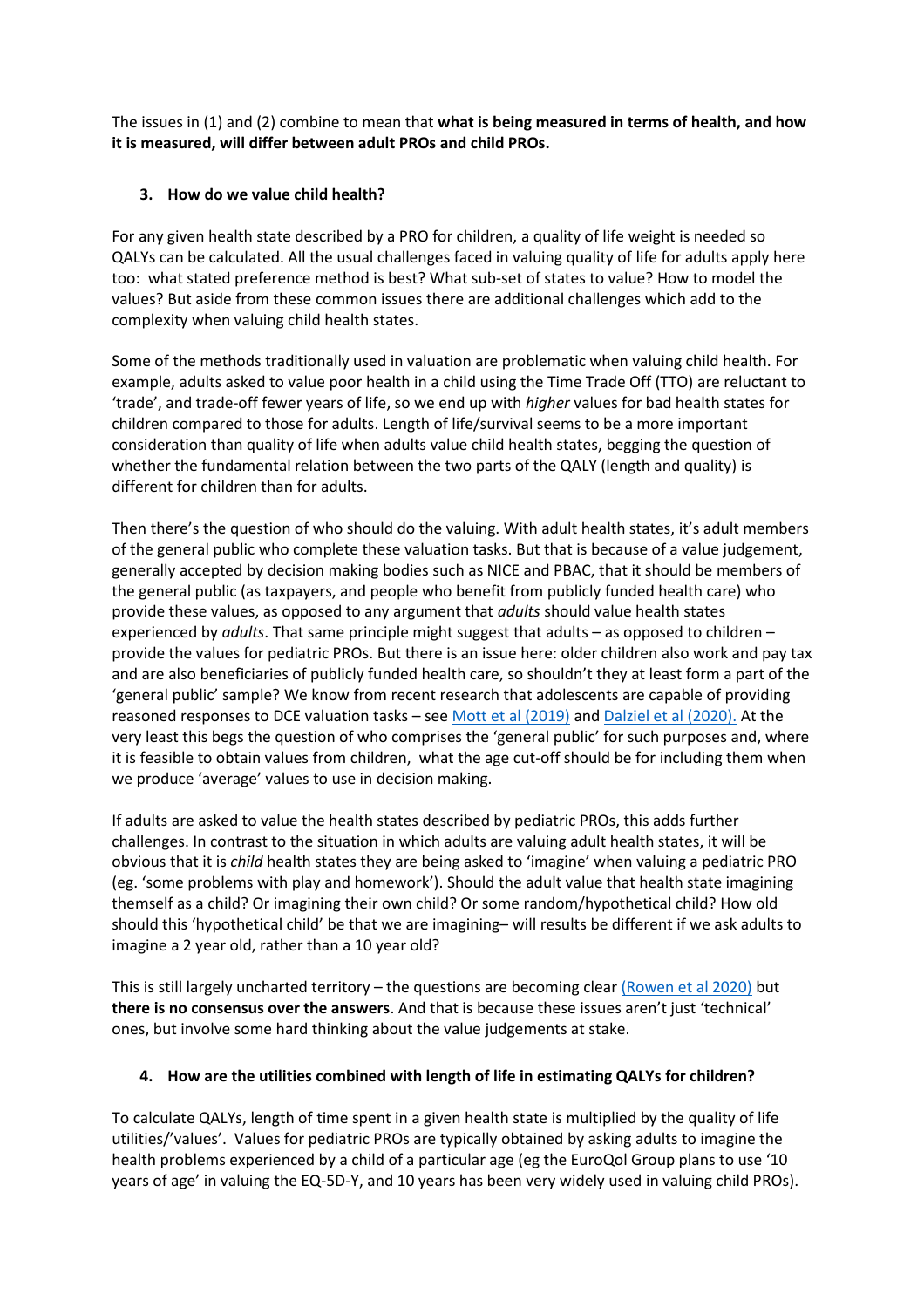But is it OK to apply those values, in cost effectiveness analysis, to the health problems self-reported on a PRO by, say, a 5 year old? or a 15 year old? Might the values, and QALY estimates, be different if we had values relating specifically to those ages?

Preventing or treating a health problem in childhood produces benefits - additional QALYs – that often carry on into the child's future lifetime. Where, in modelling the cost effectiveness of this, do we switch from estimating QALYs using child PROs/values to adult PROs/values?

## **5. Are QALYs for children 'worth more' than adult QALYs?**

Finally, regardless of how QALYs are measured and valued for children, there is the question of whether decision makers should regard the QALYs gained by children as being of higher priority, or having special merit, compared to QALYs gained by adults. HTA bodies like NICE and PBAC allow considerations other than cost effectiveness to be taken into account. Should QALYs be 'weighted' in some way to reflect this? What would these weights be based on – social preferences? The opinions of decision makers? There is some evidence that the public value child QALYs more highly, but this may vary by health condition and age, further complicating matters.

Some of the challenges with PRO measurement and valuation for children also apply to measures of adult health. But the issues are more complex when the health (and other) benefits involve children. **None of these issues are insurmountable - but they involve making value judgements that go beyond the things economists should be deciding on.** It is crucial that researchers working on these questions engage with decision makers, to ensure that the way child QALYs are measured and valued is a good 'fit' with the principles and social value judgements used in HTA and health policy. These might not be the same in every country, so there may not be any 'one size fits all' solution!

The QUality Of life in Kids: Key evidence for decision makers in Australia (QUOKKA) research progamme now underway, funded by the Medical Research Future Fund, seeks to address these issues.

For information on our work, and the new evidence and tools we are producing, check our website: [www.quokkaresearchprogram.org](http://www.quokkaresearchprogram.org/)

For news on our work, follow us on twitter: @QUOKKA\_Research

**Nancy Devlin,** Professor of Health Economics, University of Melbourne & Senior Research Fellow, Office of Health Economics

**Richard Norman**, Professor of Health Economics, Curtin University **Julie Ratcliffe**, Professor of Health Economics, Flinders University **Brendan Mulhern**, Senior Researcher, CHERE, University of Technology Sydney **Kim Dalziel**, Associate Professor, Health Economics Unit, University of Melbourne **Gang Chen,** Associate Professor, Centre for Health Economics, Monash University.

**Rosalie Viney**, Director of CHERE, University of Technology Sydney